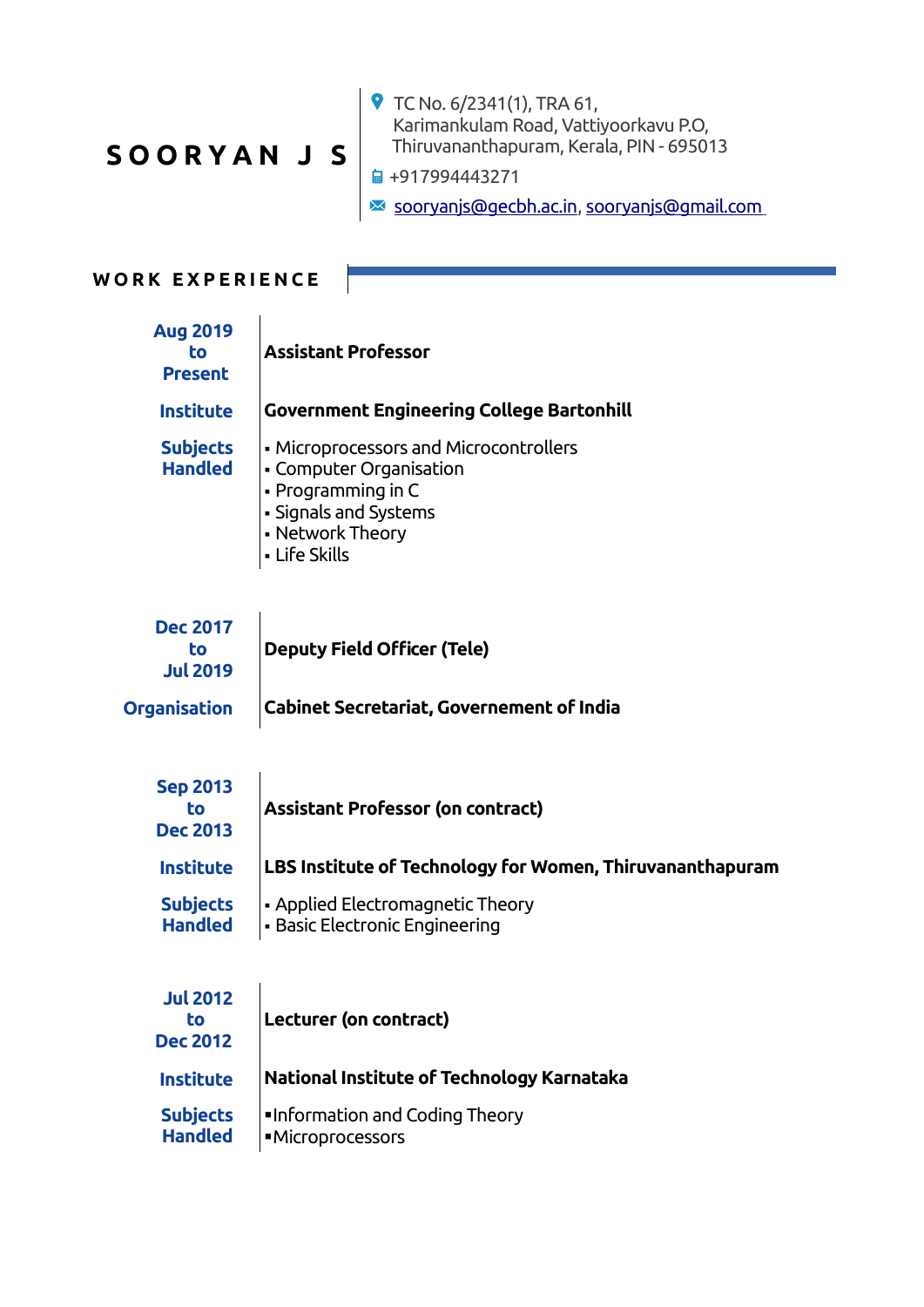| <b>EDUCATION</b> |                                                         |
|------------------|---------------------------------------------------------|
| 2010 to 2012     | M. Tech in "Systems Analysis and Computer Applications" |
| <b>Institute</b> | National Institute of Technology Karnataka              |
| <b>Thesis</b>    | Non – Texture Inpainting: A review                      |
| 2005 to 2009     | B. Tech in "Electronics and Communication Engineering"  |
| <b>Institute</b> | <b>Government Engineering College Palakad</b>           |
| <b>Project</b>   | Solid State Voltage Regulator                           |

 $\sim$ 

## TRAININGS ATTENDED

| 14-09-2021<br>to.<br>19-09-2021 | FDP on "Introduction to ROS (Robotics Operating System)"       |
|---------------------------------|----------------------------------------------------------------|
| <b>Organised by</b>             | Government Engineering College, Wayanad                        |
|                                 |                                                                |
| 22-03-2021                      |                                                                |
| to                              | FDP on "Signal Processing with Python"                         |
| 27-03-2021                      |                                                                |
| <b>Organised by</b>             | College of Engineering, Trivandrum                             |
|                                 |                                                                |
| 24-02-2021                      |                                                                |
| to                              | FDP on "Advanced Nanomaterials, Nanotechnology & Applications" |
| 26-02-2021                      |                                                                |
| <b>Organised by</b>             | Government Engineering College Bartonhill                      |
|                                 |                                                                |
| 27-07-2020                      |                                                                |
| to                              | Virtual Workshop on "Machine Learning, Deep Learning and       |
| 04-08-2020                      | <b>Modelling HEV"</b>                                          |
| <b>Organised by</b>             |                                                                |
|                                 | Additional Skill Acquisition Programme (ASAP)                  |